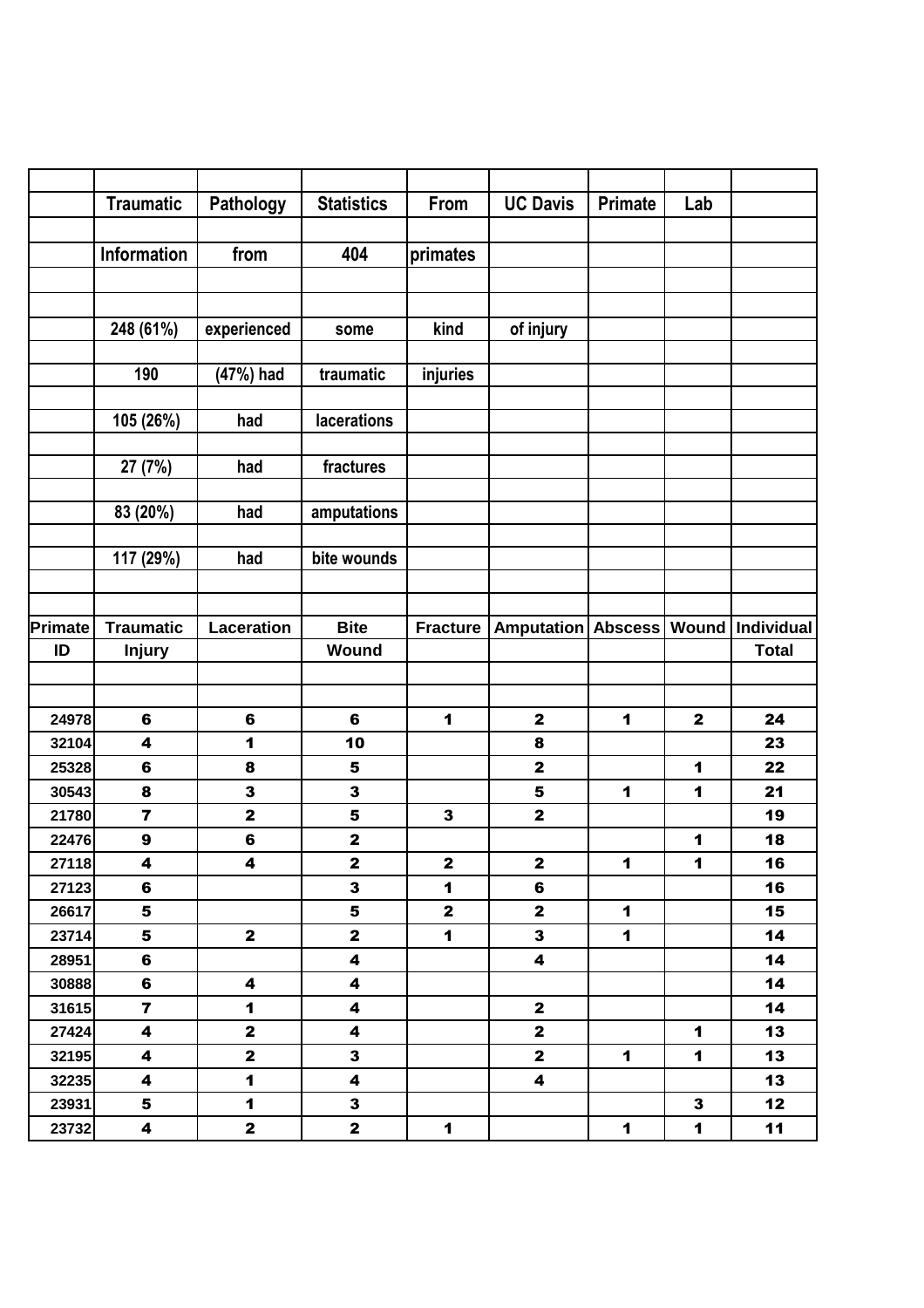| 26907 | 4                       | 4                    | $\mathbf{2}$            |              |                         |              | $\blacksquare$          | 11                      |
|-------|-------------------------|----------------------|-------------------------|--------------|-------------------------|--------------|-------------------------|-------------------------|
| 28795 | 5                       | 4                    | $\mathbf 2$             |              |                         |              |                         | 11                      |
| 28833 | 5                       | 4                    | $\blacksquare$          |              |                         |              | $\blacktriangleleft$    | 11                      |
| 29305 | 4                       | $\blacksquare$       | $\mathbf{2}$            |              | $\mathbf{3}$            |              | $\blacktriangleleft$    | 11                      |
| 32784 | $\overline{\mathbf{4}}$ | $\mathbf{2}$         | $\mathbf 2$             |              | $\mathbf 2$             |              | $\blacktriangleleft$    | 11                      |
| 33550 | $\overline{\mathbf{5}}$ |                      | $\overline{\mathbf{4}}$ |              | $\mathbf 2$             |              |                         | 11                      |
| 36843 | $\overline{\mathbf{4}}$ |                      | $\blacksquare$          |              | $\mathbf 2$             |              | $\overline{\mathbf{4}}$ | 11                      |
| 26619 | $\mathbf{2}$            | $\mathbf{3}$         | $\mathbf 3$             |              | $\blacktriangleleft$    |              | 1                       | 10                      |
| 32339 | $\mathbf{3}$            |                      | $\mathbf{3}$            |              | $\overline{\mathbf{4}}$ |              |                         | 10                      |
| 22180 | ${\bf 5}$               | $\mathbf 2$          | $\blacktriangleleft$    |              | $\blacktriangleleft$    |              |                         | $\boldsymbol{9}$        |
| 25577 | $\blacksquare$          | $\blacksquare$       | $\overline{\mathbf{4}}$ |              | $\mathbf 1$             |              | $\mathbf{2}$            | $\boldsymbol{9}$        |
| 26166 | $\mathbf{3}$            | $\mathbf 2$          | $\mathbf{3}$            |              | $\blacktriangleleft$    |              |                         | $\boldsymbol{9}$        |
| 27498 | $\overline{\mathbf{4}}$ | 3                    | $\blacksquare$          |              | $\blacktriangleleft$    |              |                         | $\boldsymbol{9}$        |
| 30695 | $\mathbf{2}$            | $\blacktriangleleft$ | $\mathbf{3}$            |              | $\mathbf{2}$            | $\mathbf 1$  |                         | $\boldsymbol{9}$        |
| 32901 | $\mathbf{2}$            | $\mathbf{1}$         | $\mathbf{2}$            | 4            |                         |              |                         | $\boldsymbol{9}$        |
| 22322 | $\bf 6$                 | $\mathbf{2}$         |                         |              |                         |              |                         | $\pmb{8}$               |
| 23448 | $\overline{\mathbf{3}}$ |                      | $\blacktriangleleft$    |              | $\mathbf 2$             |              | $\mathbf 2$             | $\pmb{8}$               |
| 28024 | $\overline{\mathbf{3}}$ |                      | $\mathbf 2$             |              | $\mathbf 1$             |              | $\mathbf 2$             | 8                       |
| 30567 | $\mathbf{2}$            |                      | $\mathbf 2$             |              | $\mathbf 2$             | 1            | $\blacktriangleleft$    | 8                       |
| 30642 | $\overline{\mathbf{4}}$ |                      | $\mathbf{3}$            |              | $\blacktriangleleft$    |              |                         | 8                       |
| 33447 | 4                       | $\mathbf{2}$         | $\mathbf{2}$            |              |                         |              |                         | $\bf8$                  |
| 35798 |                         |                      | $\overline{\mathbf{5}}$ |              | $\mathbf{3}$            |              |                         | 8                       |
| 36221 | $\mathbf 2$             |                      | $\mathbf 2$             |              | $\overline{\mathbf{3}}$ |              | $\blacktriangleleft$    | $\bf8$                  |
| 22218 | $\mathbf 2$             |                      | $\mathbf 2$             |              |                         | 1            | $\mathbf 2$             | $\overline{\mathbf{7}}$ |
| 22799 | $\mathbf{3}$            | $\blacksquare$       | $\mathbf 2$             |              |                         | $\mathbf 1$  |                         | $\overline{\mathbf{z}}$ |
| 26389 | $\overline{\mathbf{3}}$ |                      | $\mathbf 2$             |              | $\mathbf 2$             |              |                         | $\overline{\mathbf{z}}$ |
| 26806 | $\mathbf{3}$            |                      | $\mathbf 2$             |              | $\mathbf 2$             |              |                         | $\overline{\mathbf{z}}$ |
| 29010 | $\mathbf{2}$            | $\mathbf 2$          | $\mathbf{1}$            |              |                         |              | $\mathbf{2}$            | $\overline{\mathbf{z}}$ |
| 30805 | $\overline{\mathbf{3}}$ |                      | $\overline{\mathbf{2}}$ |              | $\mathbf 2$             |              |                         | $\overline{7}$          |
| 22408 |                         | $\blacksquare$       |                         | $\mathbf{2}$ |                         | 1            | $\mathbf{2}$            | 6                       |
| 23831 | $\mathbf{2}$            | $\blacksquare$       | $\mathbf 1$             |              | $\mathbf{1}$            |              | $\blacksquare$          | 6                       |
| 24197 | $\blacksquare$          | $\blacksquare$       | $\blacksquare$          |              | $\mathbf 1$             | $\mathbf{1}$ | $\blacksquare$          | 6                       |
| 25042 | $\mathbf{3}$            | $\mathbf{2}$         | $\blacksquare$          |              |                         |              |                         | 6                       |
| 26072 | $\blacktriangleleft$    | $\blacksquare$       | $\blacktriangleleft$    |              |                         |              | 3                       | 6                       |
| 26627 | $\blacktriangleleft$    | $\mathbf{2}$         | $\blacktriangleleft$    |              | $\mathbf 1$             |              | $\blacksquare$          | 6                       |
| 27923 | $\mathbf 2$             |                      | $\mathbf{2}$            |              | $\mathbf{2}$            |              |                         | 6                       |
| 28392 | $\overline{\mathbf{2}}$ |                      | $\mathbf{2}$            |              | $\mathbf{2}$            |              |                         | 6                       |
| 28823 | $\mathbf{3}$            | $\blacksquare$       | $\blacksquare$          |              | $\mathbf 1$             |              |                         | 6                       |
| 29781 | $\mathbf{3}$            | $\blacksquare$       | $\blacksquare$          |              |                         |              | $\blacktriangleleft$    | 6                       |
| 32204 | $\mathbf{3}$            |                      | $\mathbf{3}$            |              |                         |              |                         | 6                       |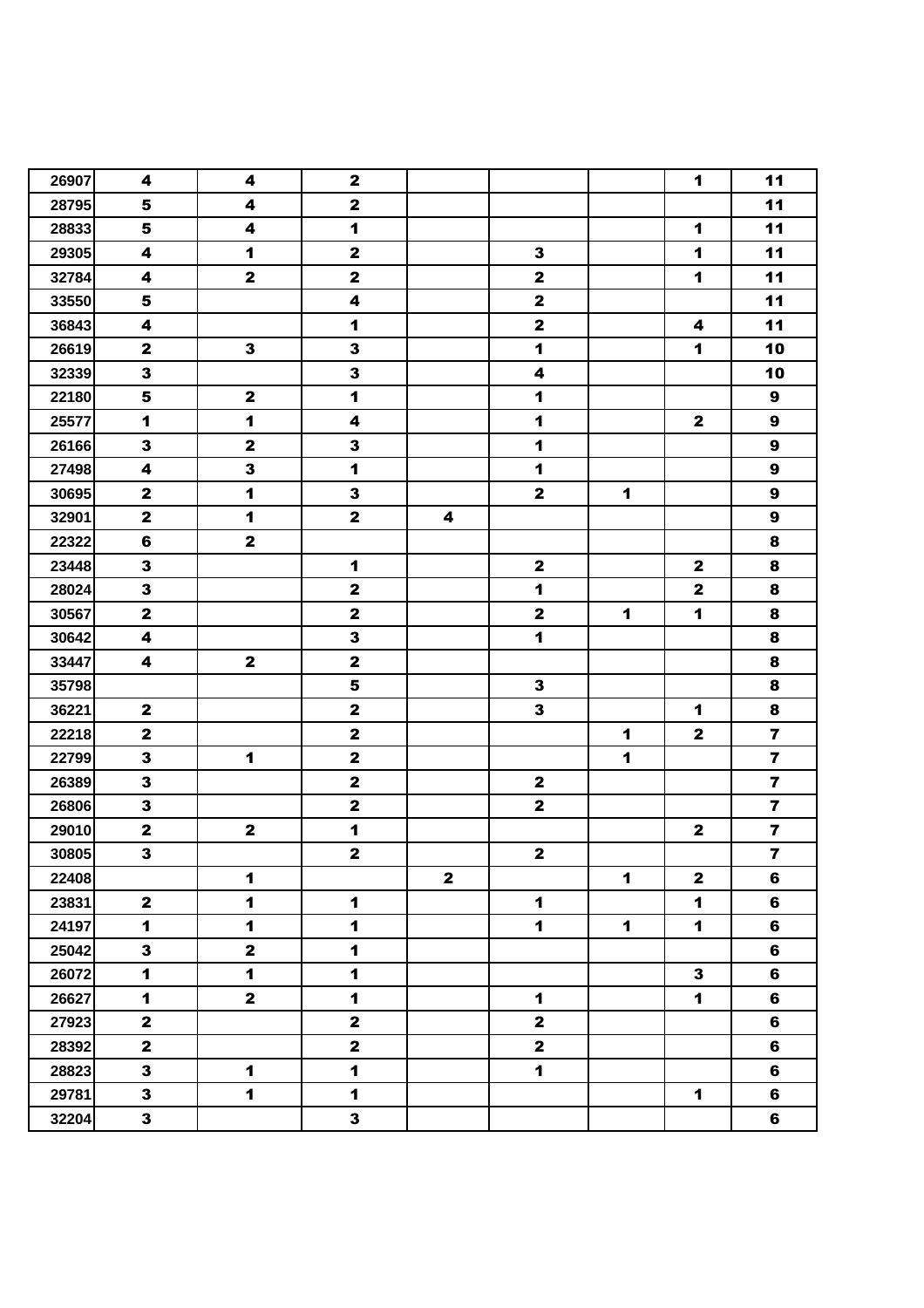| 33916 | $\mathbf 2$             |                      | $\mathbf{2}$         |                      | $\mathbf 2$             |                      |                      | $6\phantom{1}$          |
|-------|-------------------------|----------------------|----------------------|----------------------|-------------------------|----------------------|----------------------|-------------------------|
| 34801 | $\mathbf{2}$            |                      | $\mathbf{1}$         | $\blacktriangleleft$ | $\mathbf 2$             |                      |                      | 6                       |
| 21057 | $\mathbf{3}$            | $\blacktriangleleft$ |                      |                      | $\mathbf{1}$            |                      |                      | 5                       |
| 22139 | $\mathbf 2$             | $\mathbf{3}$         |                      |                      |                         |                      |                      | $\overline{\mathbf{5}}$ |
| 22432 | $\blacksquare$          | $\blacksquare$       |                      |                      | $\mathbf{2}$            |                      | $\blacksquare$       | $\overline{\mathbf{5}}$ |
| 22734 | $\mathbf{1}$            |                      | $\blacktriangleleft$ | $\blacktriangleleft$ | $\blacktriangleleft$    |                      | $\blacktriangleleft$ | $\overline{\mathbf{5}}$ |
| 23081 |                         |                      | $\mathbf 2$          | $\blacktriangleleft$ | $\overline{\mathbf{2}}$ |                      |                      | ${\bf 5}$               |
| 26377 | $\mathbf{2}$            | $\mathbf{1}$         |                      |                      |                         |                      | $\mathbf{2}$         | ${\bf 5}$               |
| 26961 | $\mathbf{3}$            | $\mathbf{2}$         |                      |                      |                         |                      |                      | ${\bf 5}$               |
| 27443 | $\blacktriangleleft$    |                      | $\blacktriangleleft$ |                      |                         | $\mathbf{2}$         | $\mathbf 1$          | ${\bf 5}$               |
| 28754 | $\mathbf 2$             | $\blacktriangleleft$ | $\mathbf 1$          |                      | $\mathbf 1$             |                      |                      | 5                       |
| 28841 | $\overline{\mathbf{3}}$ | $\mathbf 2$          |                      |                      |                         |                      |                      | $\overline{\mathbf{5}}$ |
| 29100 | $\mathbf 2$             | $\mathbf 2$          | $\blacktriangleleft$ |                      |                         |                      |                      | $\overline{\mathbf{5}}$ |
| 29656 | $\mathbf{1}$            | $\mathbf 1$          | $\blacktriangleleft$ |                      | $\mathbf 1$             | $\blacktriangleleft$ |                      | ${\bf 5}$               |
| 30398 | $\mathbf{3}$            |                      | $\blacktriangleleft$ |                      |                         | $\blacktriangleleft$ |                      | $\overline{\mathbf{5}}$ |
| 31574 | $\mathbf{3}$            | $\mathbf{2}$         |                      |                      |                         |                      |                      | ${\bf 5}$               |
| 34029 | $\mathbf 2$             |                      | $\mathbf 2$          |                      | $\mathbf 1$             |                      |                      | $\overline{\mathbf{5}}$ |
| 34418 | $\mathbf 2$             | $\mathbf{2}$         | $\blacktriangleleft$ |                      |                         |                      |                      | $\overline{\mathbf{5}}$ |
| 34497 | $\mathbf 2$             |                      | $\blacktriangleleft$ |                      | $\mathbf{2}$            |                      |                      | $\overline{\mathbf{5}}$ |
| 34602 | $\overline{\mathbf{2}}$ | $\blacktriangleleft$ |                      |                      |                         | $\mathbf{2}$         |                      | $\overline{\mathbf{5}}$ |
| 23230 | $\blacktriangleleft$    | $\mathbf{2}$         | $\blacktriangleleft$ |                      |                         |                      |                      | $\overline{\mathbf{4}}$ |
| 24288 | $\mathbf{2}$            | $\blacksquare$       |                      |                      |                         |                      | $\mathbf{1}$         | 4                       |
| 24444 |                         |                      |                      | $\mathbf{2}$         | $\mathbf 2$             |                      |                      | $\overline{\mathbf{4}}$ |
| 25275 | $\blacksquare$          |                      | $\mathbf{2}$         |                      | $\mathbf 1$             |                      |                      | $\overline{\mathbf{4}}$ |
| 25306 |                         | $\blacktriangleleft$ | $\mathbf{2}$         |                      | $\mathbf{1}$            |                      |                      | $\overline{\mathbf{4}}$ |
| 25410 | $\mathbf{2}$            | $\blacksquare$       |                      | $\blacktriangleleft$ |                         |                      |                      | $\overline{\mathbf{4}}$ |
| 26021 | $\mathbf 2$             | $\blacktriangleleft$ |                      |                      |                         |                      | $\mathbf 1$          | $\overline{\mathbf{4}}$ |
| 26628 | $\mathbf 2$             | $\blacksquare$       | $\blacktriangleleft$ |                      |                         |                      |                      | 4                       |
| 27257 | $\overline{\mathbf{2}}$ |                      |                      | $\mathbf 1$          |                         |                      | $\blacksquare$       | $\overline{\mathbf{4}}$ |
| 27327 | $\mathbf{2}$            | $\blacksquare$       |                      |                      |                         |                      | $\mathbf 1$          | 4                       |
| 28317 | $\mathbf{2}$            | $\blacksquare$       |                      | $\mathbf 1$          |                         |                      |                      | $\overline{\mathbf{4}}$ |
| 28506 | $\blacksquare$          |                      | $\mathbf 1$          |                      | $\mathbf 1$             | $\mathbf 1$          |                      | $\overline{\mathbf{4}}$ |
| 28507 | $\blacktriangleleft$    | $\blacksquare$       |                      |                      |                         | $\mathbf{2}$         |                      | $\overline{\mathbf{4}}$ |
| 29602 | $\mathbf{2}$            |                      | $\mathbf{2}$         |                      |                         |                      |                      | $\blacktriangleleft$    |
| 29605 | $\mathbf 2$             |                      | $\mathbf{2}$         |                      |                         |                      |                      | 4                       |
| 29664 | $\blacktriangleleft$    |                      | $\blacksquare$       |                      |                         |                      | $\mathbf{2}$         | $\overline{\mathbf{4}}$ |
| 29714 | $\blacktriangleleft$    |                      | $\mathbf{2}$         |                      | $\mathbf 1$             |                      |                      | $\blacktriangleleft$    |
| 31331 | $\mathbf{2}$            | $\blacksquare$       |                      |                      | $\mathbf 1$             |                      |                      | $\overline{\mathbf{4}}$ |
| 32286 | $\blacktriangleleft$    | $\mathbf{2}$         |                      | $\mathbf{1}$         |                         |                      |                      | 4                       |
| 32615 | $\mathbf{2}$            | $\mathbf{2}$         |                      |                      |                         |                      |                      | $\overline{\mathbf{4}}$ |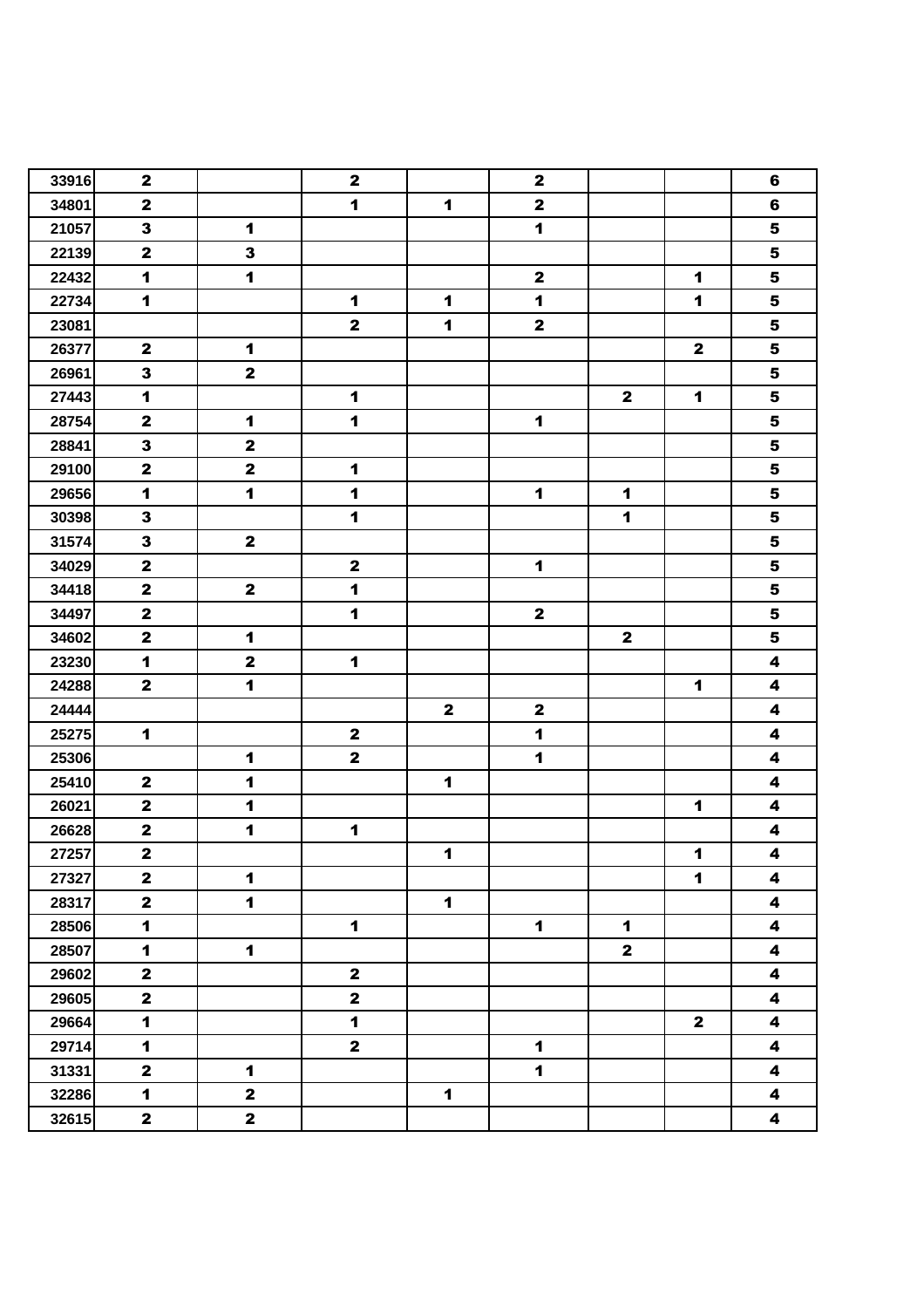| 33362 | $\mathbf{3}$         |                         |                      |                      |                      |                      | 1                    | 4                       |
|-------|----------------------|-------------------------|----------------------|----------------------|----------------------|----------------------|----------------------|-------------------------|
| 33808 | $\mathbf 2$          |                         |                      |                      | $\mathbf{1}$         |                      | $\blacktriangleleft$ | $\overline{\mathbf{4}}$ |
| 34259 | $\mathbf 2$          | $\mathbf{2}$            |                      |                      |                      |                      |                      | $\overline{\mathbf{4}}$ |
| 36236 | $\mathbf{2}$         | $\blacksquare$          |                      |                      | $\blacktriangleleft$ |                      |                      | $\overline{\mathbf{4}}$ |
| 36842 |                      | $\blacksquare$          | $\blacktriangleleft$ |                      | $\mathbf 2$          |                      |                      | $\overline{\mathbf{4}}$ |
| 36969 | $\mathbf 2$          |                         |                      |                      | $\mathbf{2}$         |                      |                      | $\overline{\mathbf{4}}$ |
| 17557 | $\blacktriangleleft$ | $\blacksquare$          |                      | $\blacktriangleleft$ |                      |                      |                      | $\overline{\mathbf{3}}$ |
| 21011 | $\blacktriangleleft$ |                         | $\blacktriangleleft$ |                      | $\mathbf 1$          |                      |                      | $\mathbf{3}$            |
| 24195 | $\blacksquare$       | 1                       | $\blacktriangleleft$ |                      |                      |                      |                      | $\mathbf 3$             |
| 24676 |                      |                         | $\blacktriangleleft$ |                      | $\blacktriangleleft$ |                      | $\blacksquare$       | $\mathbf{3}$            |
| 25028 | $\blacktriangleleft$ |                         | $\mathbf{2}$         |                      |                      |                      |                      | $\mathbf{3}$            |
| 25709 |                      |                         | $\blacktriangleleft$ |                      |                      |                      | $\mathbf{2}$         | $\mathbf{3}$            |
| 25970 |                      |                         |                      | $\blacktriangleleft$ |                      | $\mathbf{2}$         |                      | $\overline{\mathbf{3}}$ |
| 26823 |                      |                         |                      |                      |                      | $\mathbf{3}$         |                      | $\overline{\mathbf{3}}$ |
| 26892 | 1                    |                         | $\blacktriangleleft$ |                      | $\blacktriangleleft$ |                      |                      | $\mathbf 3$             |
| 28397 | $\mathbf{3}$         |                         |                      |                      |                      |                      |                      | $\overline{\mathbf{3}}$ |
| 29232 | $\mathbf 2$          | $\blacktriangleleft$    |                      |                      |                      |                      |                      | $\overline{\mathbf{3}}$ |
| 29375 | $\blacksquare$       |                         | $\blacktriangleleft$ |                      |                      | $\mathbf 1$          |                      | $\mathbf{3}$            |
| 30364 |                      | $\mathbf 2$             | $\blacktriangleleft$ |                      |                      |                      |                      | $\mathbf{3}$            |
| 30582 | $\mathbf 2$          |                         |                      |                      | $\blacktriangleleft$ |                      |                      | $\overline{\mathbf{3}}$ |
| 30922 | $\blacksquare$       |                         |                      |                      | $\blacktriangleleft$ | $\blacktriangleleft$ |                      | $\overline{\mathbf{3}}$ |
| 31518 |                      | $\blacktriangleleft$    |                      |                      | $\blacktriangleleft$ |                      | 1                    | $\mathbf{3}$            |
| 31634 | $\mathbf{1}$         |                         | $\blacktriangleleft$ |                      |                      |                      | 1                    | $\mathbf{3}$            |
| 31923 | $\blacktriangleleft$ |                         | $\blacktriangleleft$ |                      | $\blacktriangleleft$ |                      |                      | $\mathbf{3}$            |
| 32567 | $\blacktriangleleft$ | $\blacktriangleleft$    |                      |                      |                      |                      | $\mathbf{1}$         | $\mathbf{3}$            |
| 32973 | $\blacktriangleleft$ | $\blacksquare$          | $\blacktriangleleft$ |                      |                      |                      |                      | $\mathbf{3}$            |
| 33003 | $\blacktriangleleft$ |                         | 1                    |                      | $\blacktriangleleft$ |                      |                      | $\overline{\mathbf{3}}$ |
| 33228 | 1                    | $\mathbf 2$             |                      |                      |                      |                      |                      | $\mathbf 3$             |
| 34200 | $\blacktriangleleft$ |                         | $\mathbf{2}$         |                      |                      |                      |                      | $\overline{\mathbf{3}}$ |
| 34379 | $\blacktriangleleft$ | $\blacktriangleleft$    |                      |                      | $\mathbf 1$          |                      |                      | $\mathbf{3}$            |
| 35103 |                      |                         | $\mathbf{3}$         |                      |                      |                      |                      | $\overline{\mathbf{3}}$ |
| 35928 | $\blacktriangleleft$ |                         | $\blacktriangleleft$ |                      | $\blacktriangleleft$ |                      |                      | $\overline{\mathbf{3}}$ |
| 35936 | $\blacksquare$       | $\mathbf{2}$            |                      |                      |                      |                      |                      | $\overline{\mathbf{3}}$ |
| 36076 | $\blacktriangleleft$ |                         | $\blacktriangleleft$ |                      | $\blacktriangleleft$ |                      |                      | $\mathbf{3}$            |
| 36183 | $\blacktriangleleft$ |                         | $\mathbf{1}$         |                      | $\mathbf 1$          |                      |                      | $\overline{\mathbf{3}}$ |
| 36318 | $\blacksquare$       |                         | $\ddot{\mathbf{1}}$  |                      | $\mathbf{1}$         |                      |                      | $\overline{\mathbf{3}}$ |
| 36885 | $\mathbf{1}$         |                         | $\mathbf{1}$         |                      |                      |                      | $\mathbf 1$          | $\mathbf{3}$            |
| 38025 |                      |                         |                      |                      |                      | $\mathbf{3}$         |                      | $\overline{\mathbf{3}}$ |
| 16937 |                      | $\overline{\mathbf{2}}$ |                      |                      |                      |                      |                      | $\overline{\mathbf{2}}$ |
| 21916 | $\blacktriangleleft$ |                         |                      | $\blacktriangleleft$ |                      |                      |                      | $\mathbf{2}$            |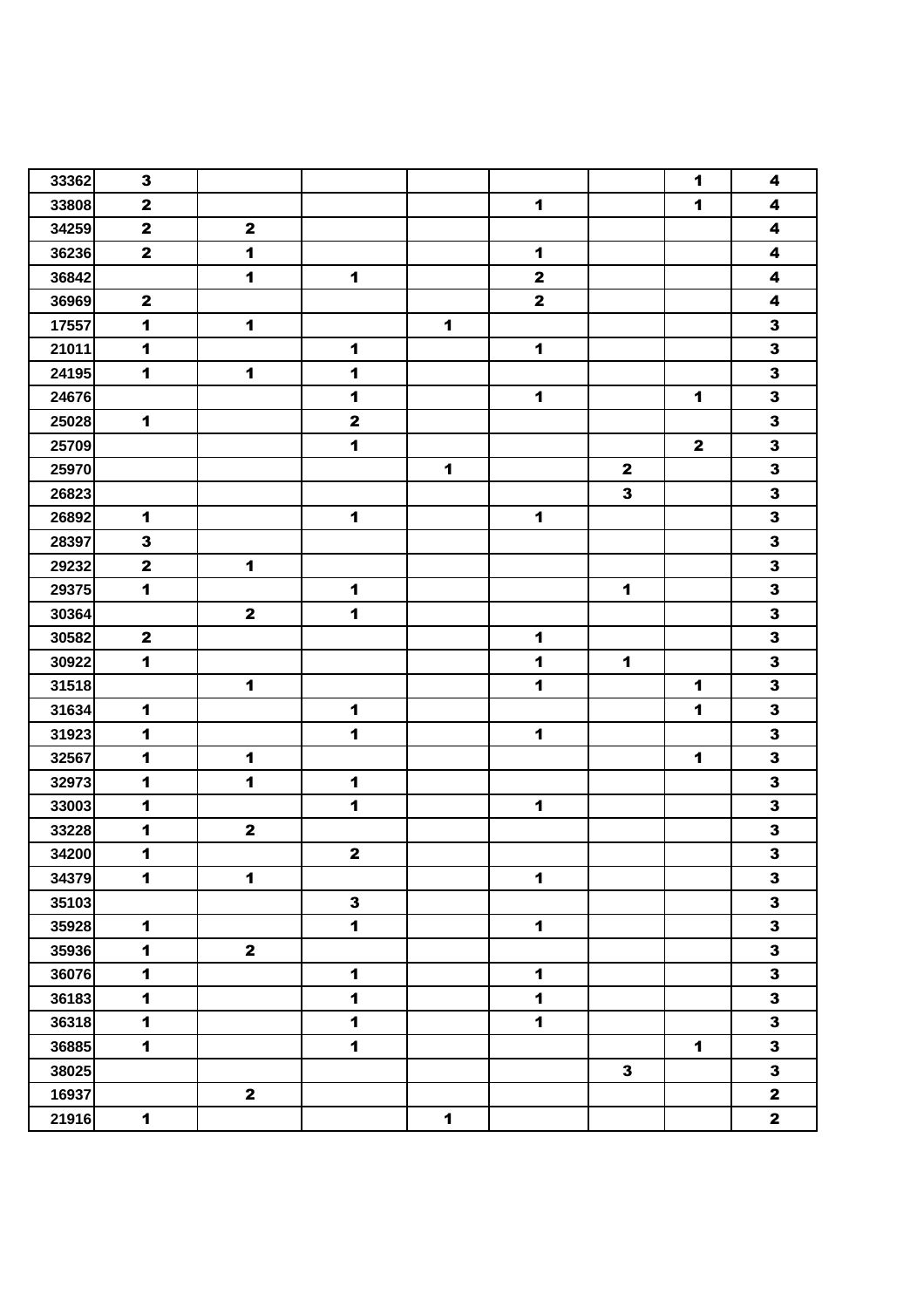| 23743 | $\blacktriangleleft$ | $\mathbf{1}$   |                      |              |                      |              |                | $\mathbf{2}$            |
|-------|----------------------|----------------|----------------------|--------------|----------------------|--------------|----------------|-------------------------|
| 23837 | $\blacksquare$       |                |                      |              |                      |              | $\mathbf{1}$   | $\mathbf{2}$            |
| 24861 | $\blacktriangleleft$ | $\blacksquare$ |                      |              |                      |              |                | $\mathbf{2}$            |
| 25002 |                      |                |                      | $\mathbf{2}$ |                      |              |                | $\mathbf 2$             |
| 25772 | $\blacksquare$       | $\mathbf{1}$   |                      |              |                      |              |                | $\mathbf 2$             |
| 26054 | $\blacktriangleleft$ |                | $\blacktriangleleft$ |              |                      |              |                | $\mathbf 2$             |
| 26301 | $\blacksquare$       | $\mathbf{1}$   |                      |              |                      |              |                | $\mathbf 2$             |
| 26371 | $\mathbf{1}$         |                | $\blacktriangleleft$ |              |                      |              |                | $\mathbf 2$             |
| 26646 |                      |                | $\blacktriangleleft$ |              |                      |              | $\blacksquare$ | $\mathbf 2$             |
| 27058 | $\blacktriangleleft$ |                | $\blacktriangleleft$ |              |                      |              |                | $\mathbf 2$             |
| 27883 | $\blacktriangleleft$ |                |                      |              |                      |              | 1              | $\mathbf{2}$            |
| 28043 | $\mathbf{1}$         | $\mathbf 1$    |                      |              |                      |              |                | $\mathbf 2$             |
| 28250 | $\blacktriangleleft$ | $\blacksquare$ |                      |              |                      |              |                | $\mathbf 2$             |
| 28488 |                      |                |                      |              |                      | $\mathbf{2}$ |                | $\overline{\mathbf{2}}$ |
| 28928 | $\mathbf{1}$         | $\mathbf{1}$   |                      |              |                      |              |                | $\mathbf 2$             |
| 29354 | $\mathbf 2$          |                |                      |              |                      |              |                | $\mathbf 2$             |
| 29927 | $\mathbf{2}$         |                |                      |              |                      |              |                | $\mathbf 2$             |
| 30166 | $\mathbf 1$          |                | $\blacktriangleleft$ |              |                      |              |                | $\mathbf{2}$            |
| 30799 |                      |                | $\blacktriangleleft$ |              | $\blacktriangleleft$ |              |                | $\mathbf 2$             |
| 31267 | $\blacktriangleleft$ |                | $\blacktriangleleft$ |              |                      |              |                | $\mathbf 2$             |
| 31470 | $\blacksquare$       | $\blacksquare$ |                      |              |                      |              |                | $\mathbf 2$             |
| 31628 | $\blacksquare$       | $\mathbf{1}$   |                      |              |                      |              |                | $\mathbf 2$             |
| 32018 | $\mathbf{1}$         | $\mathbf{1}$   |                      |              |                      |              |                | $\mathbf 2$             |
| 32019 | $\blacksquare$       | $\blacksquare$ |                      |              |                      |              |                | $\mathbf 2$             |
| 32028 | $\blacktriangleleft$ |                |                      |              |                      |              | $\mathbf{1}$   | $\mathbf{2}$            |
| 32097 | $\blacktriangleleft$ | $\mathbf{1}$   |                      |              |                      |              |                | $\mathbf 2$             |
| 32252 | $\blacktriangleleft$ | $\blacksquare$ |                      |              |                      |              |                | $\mathbf{2}$            |
| 32461 | $\mathbf 2$          |                |                      |              |                      |              |                | $\mathbf 2$             |
| 32498 | $\blacksquare$       |                |                      |              |                      |              | $\mathbf{1}$   | $\mathbf{2}$            |
| 33045 | $\blacktriangleleft$ | $\mathbf{1}$   |                      |              |                      |              |                | $\mathbf 2$             |
| 33110 | $\blacksquare$       | $\blacksquare$ |                      |              |                      |              |                | $\mathbf{2}$            |
| 33187 | $\blacksquare$       | $\blacksquare$ |                      |              |                      |              |                | $\overline{\mathbf{2}}$ |
| 33273 | $\blacksquare$       |                | $\mathbf 1$          |              |                      |              |                | $\mathbf{2}$            |
| 33830 | $\blacksquare$       | $\mathbf 1$    |                      |              |                      |              |                | $\mathbf{2}$            |
| 33844 | $\blacksquare$       |                |                      |              |                      |              | $\mathbf{1}$   | $\mathbf{2}$            |
| 34332 | $\blacksquare$       | $\blacksquare$ |                      |              |                      |              |                | $\mathbf{2}$            |
| 34459 |                      |                | $\mathbf{1}$         |              | $\mathbf 1$          |              |                | $\mathbf{2}$            |
| 35047 | $\blacksquare$       | $\blacksquare$ |                      |              |                      |              |                | $\mathbf{2}$            |
| 35319 | $\blacksquare$       | $\blacksquare$ |                      |              |                      |              |                | $\overline{\mathbf{2}}$ |
| 36424 | $\blacksquare$       | $\mathbf 1$    |                      |              |                      |              |                | $\mathbf{2}$            |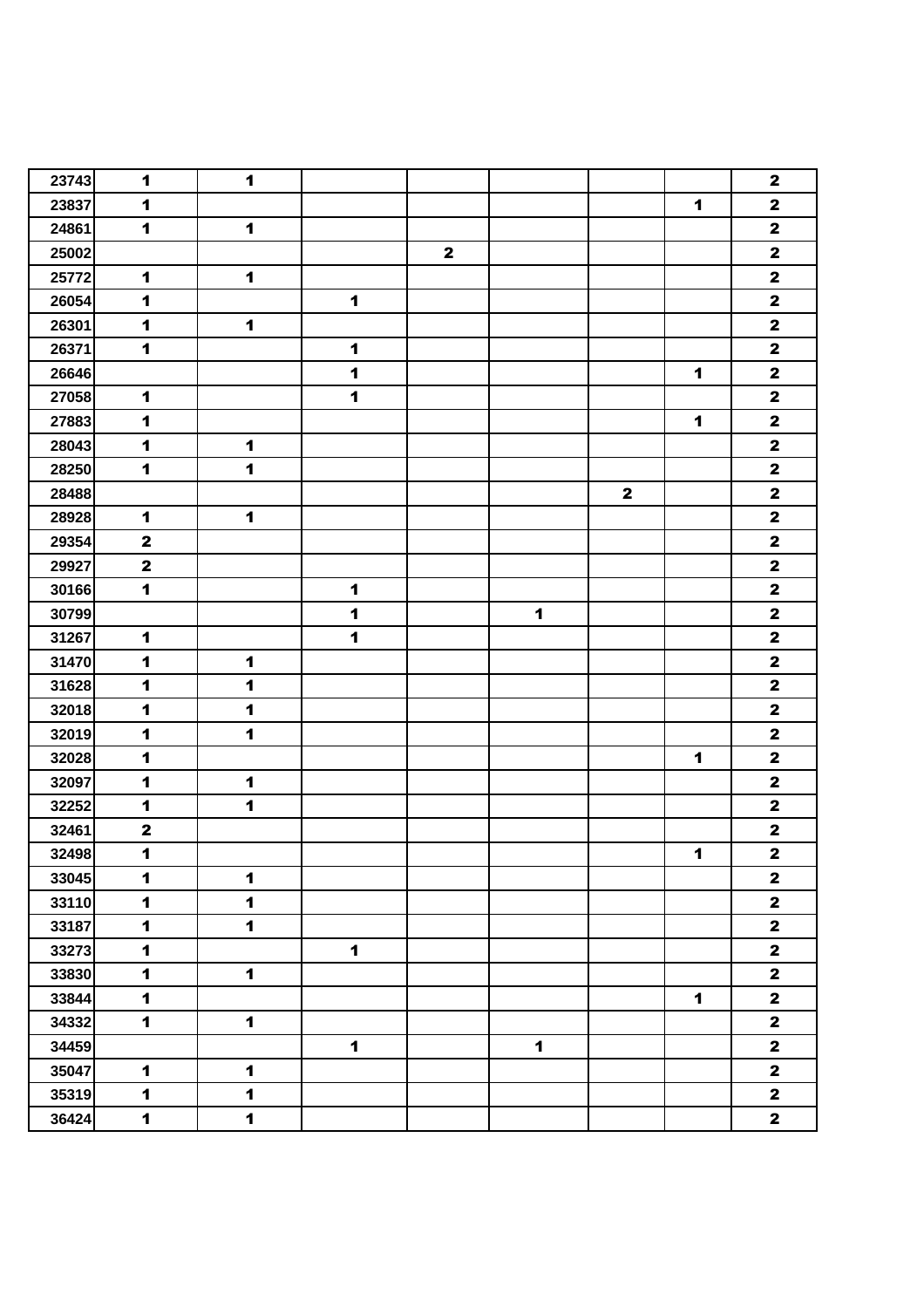| 36908 | $\blacktriangleleft$ |                      | $\blacktriangleleft$ |                      |                      |                      |                      | $\mathbf 2$             |
|-------|----------------------|----------------------|----------------------|----------------------|----------------------|----------------------|----------------------|-------------------------|
| 37514 |                      |                      | $\blacktriangleleft$ |                      | $\blacktriangleleft$ |                      |                      | $\mathbf 2$             |
| 37705 |                      |                      | $\blacktriangleleft$ |                      | $\mathbf 1$          |                      |                      | $\mathbf 2$             |
| 37983 | $\blacktriangleleft$ | $\mathbf{1}$         |                      |                      |                      |                      |                      | $\mathbf 2$             |
| 38224 | $\blacktriangleleft$ |                      |                      |                      | $\blacksquare$       |                      |                      | $\overline{\mathbf{2}}$ |
| 22961 |                      |                      |                      | $\blacktriangleleft$ |                      |                      |                      | $\ddot{\mathbf{1}}$     |
| 23022 |                      |                      |                      | $\blacktriangleleft$ |                      |                      |                      | $\blacktriangleleft$    |
| 23645 | $\blacktriangleleft$ |                      |                      |                      |                      |                      |                      | $\blacktriangleleft$    |
| 24796 |                      |                      | $\blacktriangleleft$ |                      |                      |                      |                      | $\blacktriangleleft$    |
| 26302 |                      |                      | $\blacktriangleleft$ |                      |                      |                      |                      | $\blacktriangleleft$    |
| 26388 | $\blacktriangleleft$ |                      |                      |                      |                      |                      |                      | $\blacktriangleleft$    |
| 26616 |                      | $\blacktriangleleft$ |                      |                      |                      |                      |                      | $\blacktriangleleft$    |
| 27245 |                      |                      |                      |                      |                      | $\blacktriangleleft$ |                      | $\blacktriangleleft$    |
| 27380 |                      |                      |                      |                      |                      |                      | 1                    | $\blacktriangleleft$    |
| 27432 | $\blacktriangleleft$ |                      |                      |                      |                      |                      |                      | $\blacktriangleleft$    |
| 27909 |                      |                      |                      |                      | $\blacktriangleleft$ |                      |                      | $\blacktriangleleft$    |
| 28109 |                      |                      |                      | $\ddot{\mathbf{1}}$  |                      |                      |                      | $\blacktriangleleft$    |
| 28291 | $\blacktriangleleft$ |                      |                      |                      |                      |                      |                      | $\blacktriangleleft$    |
| 28503 |                      |                      |                      |                      |                      | $\blacktriangleleft$ |                      | $\blacktriangleleft$    |
| 28637 |                      |                      |                      |                      |                      |                      | 1                    | $\blacktriangleleft$    |
| 29219 |                      |                      | $\blacktriangleleft$ |                      |                      |                      |                      | $\blacktriangleleft$    |
| 29646 |                      |                      |                      |                      |                      | $\blacktriangleleft$ |                      | $\blacktriangleleft$    |
| 29704 |                      |                      |                      |                      |                      | $\blacktriangleleft$ |                      | $\blacktriangleleft$    |
| 29918 |                      |                      |                      |                      |                      | $\blacktriangleleft$ |                      | $\blacktriangleleft$    |
| 30855 |                      |                      |                      | $\blacksquare$       |                      |                      |                      | $\blacktriangleleft$    |
| 31105 | $\mathbf{1}$         |                      |                      |                      |                      |                      |                      | $\blacktriangleleft$    |
| 31597 |                      |                      | $\blacktriangleleft$ |                      |                      |                      |                      | 1                       |
| 31933 |                      |                      |                      |                      |                      | 1                    |                      | $\blacktriangleleft$    |
| 32007 |                      |                      |                      |                      | $\blacktriangleleft$ |                      |                      | $\blacktriangleleft$    |
| 32156 | $\blacksquare$       |                      |                      |                      |                      |                      |                      | $\blacktriangleleft$    |
| 32223 |                      |                      |                      |                      |                      | $\mathbf{1}$         |                      | $\blacktriangleleft$    |
| 32315 |                      |                      |                      |                      |                      | $\blacksquare$       |                      | $\blacktriangleleft$    |
| 32362 | $\mathbf{1}$         |                      |                      |                      |                      |                      |                      | $\blacktriangleleft$    |
| 32363 | $\blacksquare$       |                      |                      |                      |                      |                      |                      | $\blacktriangleleft$    |
| 32418 |                      |                      |                      |                      |                      |                      | $\blacktriangleleft$ | $\blacktriangleleft$    |
| 32448 | $\blacksquare$       |                      |                      |                      |                      |                      |                      | $\mathbf 1$             |
| 32730 |                      | $\blacktriangleleft$ |                      |                      |                      |                      |                      | $\blacktriangleleft$    |
| 32871 |                      |                      |                      |                      | $\mathbf 1$          |                      |                      | $\blacktriangleleft$    |
| 32877 |                      | $\blacksquare$       |                      |                      |                      |                      |                      | $\ddot{\mathbf{1}}$     |
| 33390 |                      | $\blacksquare$       |                      |                      |                      |                      |                      | $\blacktriangleleft$    |